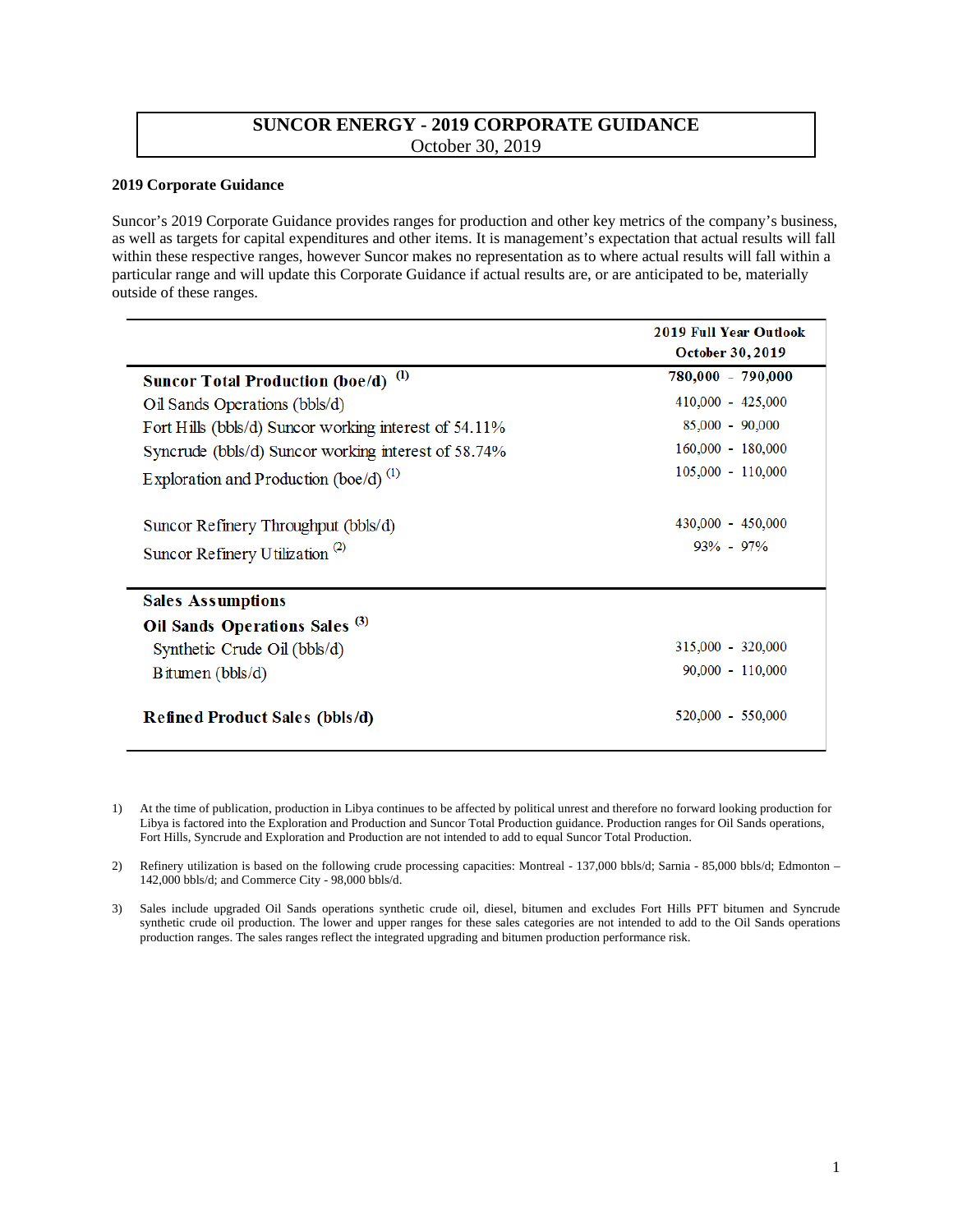| Capital Expenditures <sup>(4)</sup><br>(C\$ millions) |                                                          |       |                                         |
|-------------------------------------------------------|----------------------------------------------------------|-------|-----------------------------------------|
|                                                       | <b>2019 Full Year Outlook</b><br><b>October 30, 2019</b> |       | % Economic<br>Investment <sup>(5)</sup> |
| Upstream Oil Sands                                    | $3,050 -$                                                | 3,250 | 17%                                     |
| Upstream $E\&P$                                       | $1,000 -$                                                | 1,150 | 97%                                     |
| Total Upstream                                        | $4,050 -$                                                | 4,400 | 38%                                     |
| Downstream                                            | $700 -$                                                  | 775   | 23%                                     |
| $Corporate^{(6)}$                                     | $150 -$                                                  | 225   | 53%                                     |
| <b>Total</b>                                          | $4,900 -$                                                | 5,400 | 37%                                     |

|                                                                       | <b>2019 Full Year Outlook</b> |
|-----------------------------------------------------------------------|-------------------------------|
|                                                                       | <b>October 30, 2019</b>       |
| <b>Other Information</b>                                              |                               |
| Oil Sands Operations Cash Operating Costs (\$/bb]) <sup>(7)(10)</sup> | $$27.00 - $28.00$             |
| Fort Hills Cash Operating Costs (\$/bbl) <sup>(8)(10)</sup>           | $$23.00 - $26.00$             |
| Syncrude Cash Operating Costs $(\frac{\sqrt{9}}{10})^{(9)(10)}$       | $$36.50 - $39.50$             |
| Current Income Taxes (C\$ millions)                                   | $$1,400$ - \$1,700            |
| Canadian Tax Rate (effective)                                         | $27\% - 28\%$                 |
| US Tax Rate (effective)                                               | $23\% - 24\%$                 |
| UK Tax Rate (effective)                                               | $37\% - 42\%$                 |
| Average Corporate Interest Rate                                       | $5\% - 6\%$                   |
| Oil Sands Operations Crown Royalties <sup>(11)</sup>                  | $2\% - 4\%$                   |
| Fort Hills Crown Royalties <sup>(11)</sup>                            | $1\% - 3\%$                   |
| Syncrude Crown Royalties <sup>(11)</sup>                              | $9\% - 12\%$                  |
| East Coast Canada Royalties <sup>(11)</sup>                           | $13\% - 17\%$                 |
|                                                                       |                               |
| <b>Business Environment</b>                                           |                               |
| Oil Prices - Brent, Sullom Voe (\$US/bbl)                             | \$63.00                       |

| WTI, Cushing (\$US/bbl)                            | \$56.00 |
|----------------------------------------------------|---------|
| WCS, Hardisty (\$US/bbl)                           | \$44.00 |
| Refining Margin - NY Harbor 2-1-1 crack (\$US/bbl) | \$20.00 |
| Natural Gas Price - AECO - C Spot (\$CAD/GJ)       | \$1.50  |
| Exchange Rate (CADUSD)                             | \$0.75  |

4) Capital expenditures exclude capitalized interest of approximately \$123million.

5) Balance of capital expenditures represents Asset Sustainment and Maintenance capital expenditures. For definitions of Economic Investment and Asset Sustainment and Maintenance capital expenditures, see the Capital Investment Update section of Suncor's Management's Discussion and Analysis dated October 30, 2019 (the "MD&A").

6) Digital investments are guided centrally within Corporate, whereas the actual investments will be reflected in the various business segments.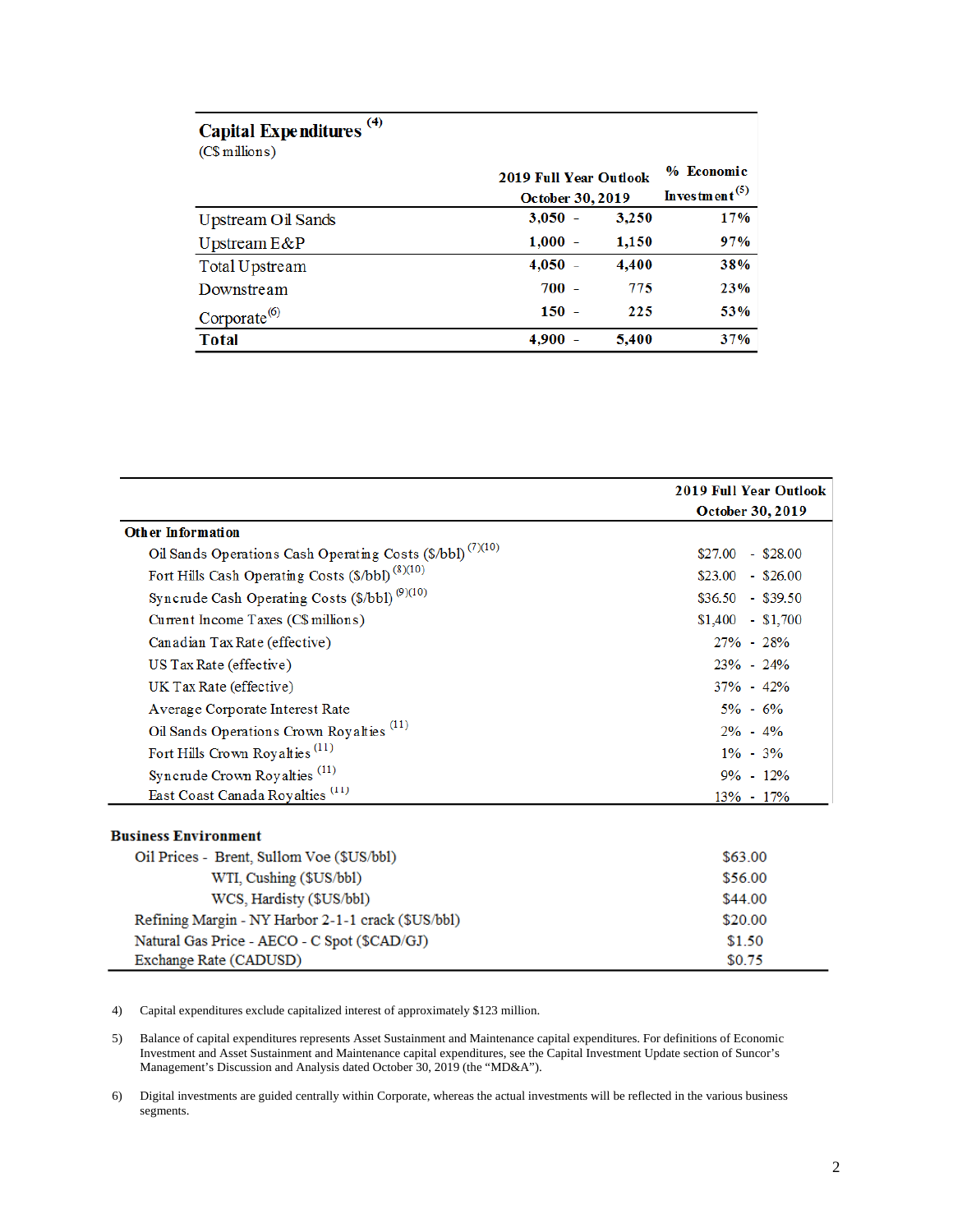- 7) Oil Sands operations cash operating costs per barrel are based on the following assumptions: production volumes, sales mix, and average natural gas prices as described in the tables above.
- described in the tables above. 8) Fort Hills cash operating costs per barrel are based on the following assumptions: production volumes and average natural gas prices as
- prices as described in the tables above. 9) Syncrude cash operating costs per barrel are based on the following assumptions: production volumes, sales mix, and average natural gas
- measures. Non-GAAP financial measures are not prescribed by GAAP and therefore do not have any standardized meaning. Users are MD&A. Both sections are incorporated by reference herein. 10) Oil Sands operations cash operating costs, Fort Hills cash operating costs and Syncrude cash operating costs are non-GAAP financial cautioned that these measures may not be fully comparable to one another or to similar information calculated by other entities due to differing operations. For more information, see the Cash Operating Costs and Non-GAAP Financial Measures Advisory sections of the
- 11) Reflected as a percentage of gross revenue.

 $-1.1$ 

 "forward-looking statements"). All forward-looking statements for the 2019 fiscal year are based on Suncor's development and execution of projects; and the receipt, in a timely manner, of regulatory and third-party approvals. Suncor's actual results may differ materially from those expressed or implied by our forward-looking statements and you are cautioned not to place undue reliance on them. Suncor's 2019 Full Year Outlook is comprised of forward-looking statements and information (collectively, current expectations, estimates, projections and assumptions that were made by the company in light of its experience and its perception of historical trends including: expectations and assumptions concerning the accuracy of reserves and resources estimates; commodity prices and interest and foreign exchange rates; the performance of assets and equipment; capital efficiencies and cost-savings; applicable laws and government policies; future production rates; the sufficiency of budgeted capital expenditures in carrying out planned activities; the availability and cost of labour, services and infrastructure; the satisfaction by third parties of their obligations to Suncor; the Forward-looking statements are not guarantees of future performance and involve a number of risks and uncertainties, some that are similar to other oil and gas companies and some that are unique to our company.

 to reliability and operational efficiency initiatives that the company expects will minimize unplanned maintenance in performance, drilling results and facility reliability. Factors that could potentially impact Suncor's 2019 corporate guidance include, but are not limited to: Assumptions for the Oil Sands operations, Syncrude and Fort Hills 2019 production outlook include those relating 2019. Assumptions for the Exploration and Production 2019 production outlook include those relating to reservoir

- extraction plants, bitumen ore grade quality, tailings storage and in situ reservoir performance. • Bitumen supply. Bitumen supply may be dependent on unplanned maintenance of mine equipment and
- infrastructure, including pipeline or power disruptions, that may result in the apportionment of capacity, pipeline or third-party facility shutdowns, which would affect the company's ability to produce or market its crude oil. • Third-party infrastructure. Production estimates could be negatively impacted by issues with third-party
- brought into service are difficult to predict and can be impacted by unplanned maintenance. • Performance of recently commissioned facilities or well pads. Production rates while new equipment is being
- • Unplanned maintenance. Production estimates could be negatively impacted if unplanned work is required at any of our mining, extraction, upgrading, in situ processing, refining, natural gas processing, pipeline, or offshore assets.
- planned maintenance events are affected by unexpected events or are not executed effectively. The successful weather conditions, particularly in the winter season. • Planned maintenance events. Production estimates, including production mix, could be negatively impacted if execution of maintenance and start-up of operations for offshore assets, in particular, may be impacted by harsh
- • Commodity prices. Declines in commodity prices may alter our production outlook and/or reduce our capital expenditure plans.
- Foreign operations. Suncor's foreign operations and related assets are subject to a number of political, economic and socio-economic risks.
- Government Action. This guidance reflects the production curtailments imposed by the Government of Alberta.